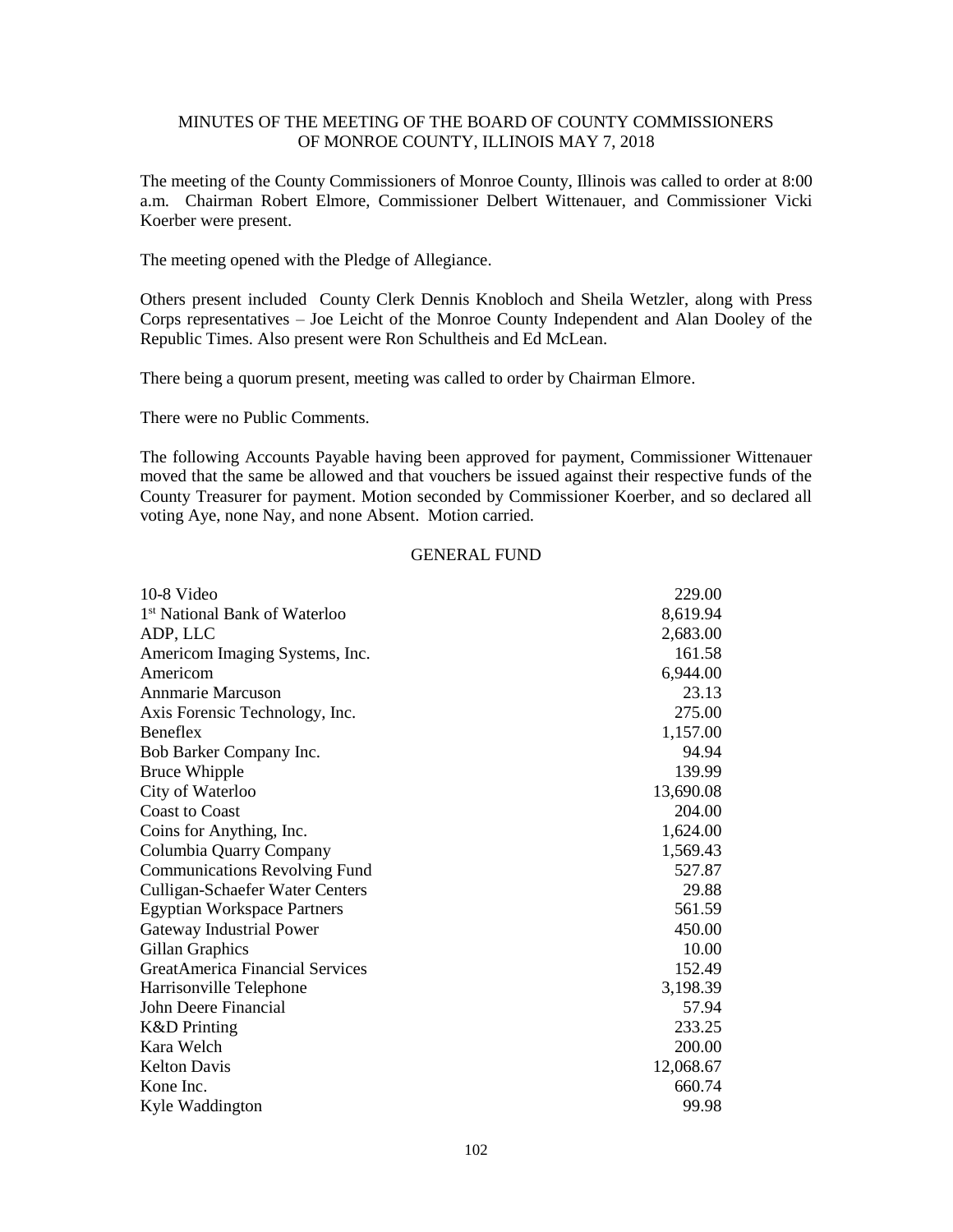| Leon Uniform Company Inc.             | 127.98    |
|---------------------------------------|-----------|
| McCarthy, Leonard & Kaemmerer, L.C.   | 4,825.00  |
| Motorola                              | 374.95    |
| <b>Municipal Electronics</b>          | 142.09    |
| Nabers Shop                           | 131.06    |
| Oak Hill                              | 10,784.00 |
| O'Reilly Auto Parts                   | 20.81     |
| Pamela Monroe                         | 35.97     |
| Platinum Technology Resource, LLC     | 2,234.72  |
| Prairie Farms Dairy, Inc.             | 360.00    |
| PTS of America LLC                    | 3,100.50  |
| <b>Quality Collision</b>              | 1,325.36  |
| <b>Quill Corporation</b>              | 687.19    |
| R P Lumber Co Inc.                    | 34.00     |
| Ray O'Herron Co Inc.                  | 130.10    |
| Rejis Commission                      | 266.00    |
| ReliableSanitation Service Inc.       | 2,524.41  |
| Richland Pet Cremation & Memorials    | 32.00     |
| <b>Robert Elmore</b>                  | 197.29    |
| Robert W. Dickerson                   | 161.82    |
| <b>Secure Document Destruction</b>    | 40.00     |
| <b>Security Envelope Company</b>      | 354.77    |
| Sidebarr Technologies                 | 99.00     |
| Sirchie Finger Print Laboratories     | 62.65     |
| St. Clair/Monroe County CASA          | 1,200.00  |
| St. Louis Regional Crime Stoppers     | 250.00    |
| Starbeam Supply Co.                   | 137.67    |
| Tessco                                | 65.47     |
| Thomson Reuters-West Publishing Corp. | 1,823.36  |
| <b>Toshiba Financial Services</b>     | 246.00    |
| US Bank Equipment Finance             | 239.80    |
| <b>UPS</b>                            | 7.78      |
| V "Red" Smith                         | 20.00     |
| <b>Walmart Community</b>              | 350.98    |
| Waterloo Animal Hospital              | 887.87    |
| Waterloo Lumber Company Inc.          | 41.11     |
| Watson's Office City                  | 126.39    |
| Wayne's One Stop                      | 245.75    |
| <b>WEX</b>                            | 5,440.46  |

# HEALTH TAX FUND

| 1 <sup>st</sup> National Bank of Waterloo | 780.80   |
|-------------------------------------------|----------|
| Coast to Coast Equipment                  | 162.00   |
| <b>Coast to Coast</b>                     | 1.286.17 |
| Motorola                                  | 34.00    |
| Stericycle Inc.                           | 345.70   |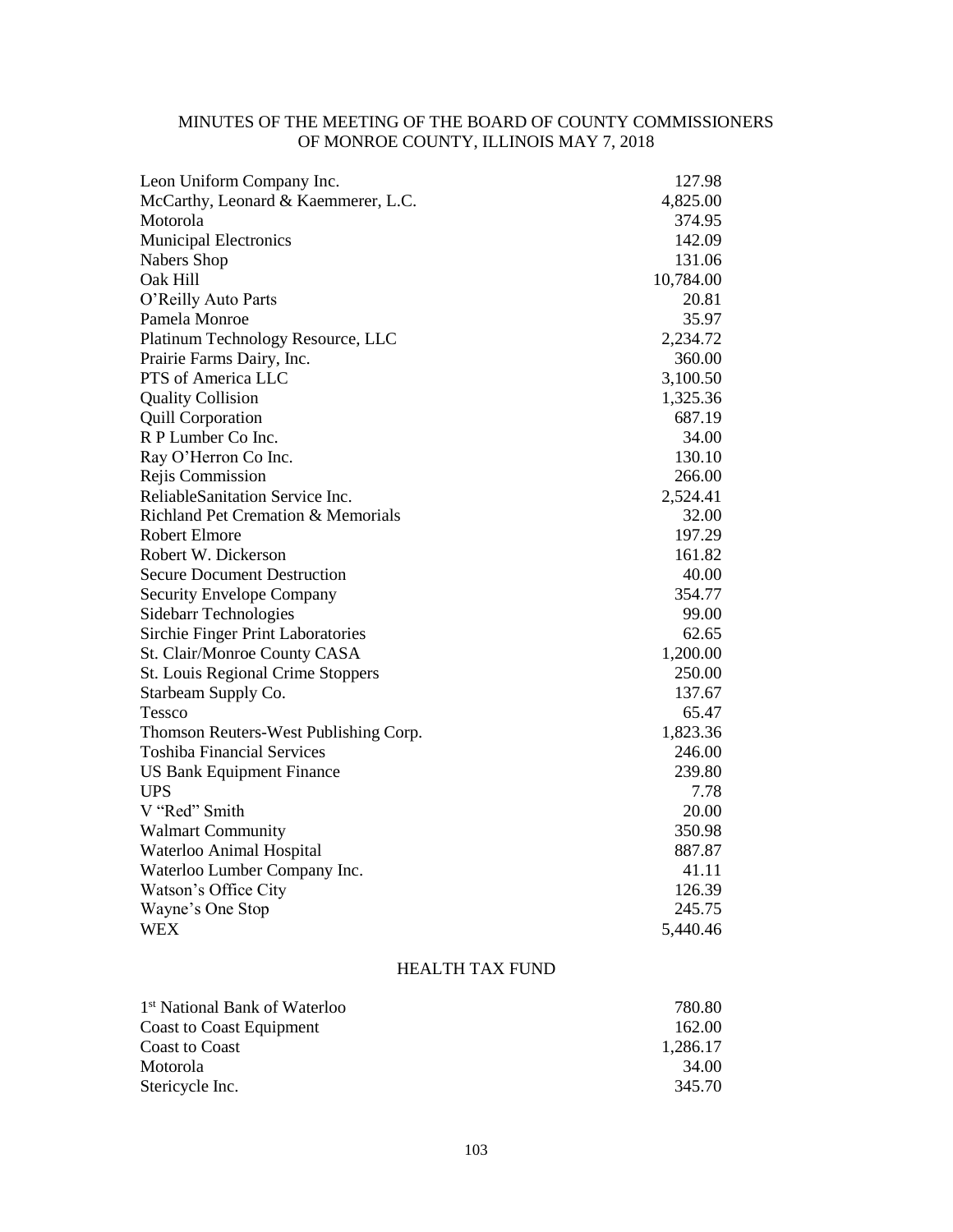# AMBULANCE SERVICE FUND

| 1 <sup>st</sup> National Bank of Waterloo | 2,070.24  |
|-------------------------------------------|-----------|
| 4Imprint, Inc.                            | 1,542.09  |
| Airgas Mid America                        | 173.44    |
| Andres Medical Billing, Ltd.              | 3,603.95  |
| <b>Bound Tree Medical LLC</b>             | 632.77    |
| Harrisonville Telephone Company           | 143.49    |
| Mertz Ford                                | 5,554.95  |
| Monroe County General Fund                | 29,939.00 |
| <b>Motorola Solutions</b>                 | 396.00    |
| Shirleen Schaefer                         | 126.00    |
| Walmart Community/RFCSLLC                 | 66.51     |
| Warner Communications Corp.               | 167.50    |
| Wells Fargo Vendor Fin Serv               | 115.99    |
| <b>WEX</b>                                | 2,259.52  |
| Zoll Medical Corporation                  | 393.60    |
| <b>HIGHWAY FUND</b>                       |           |
| 1 <sup>st</sup> National Bank of Waterloo | 7.39      |
| Aaron Metzger                             | 147.40    |
| Al's Auto Waterloo                        | 62.30     |
| <b>Aramark Uniform Services</b>           | 1,957.46  |
| Asphalt Sales and Products Inc.           | 891.25    |
| <b>ATSSA</b>                              | 139.50    |
| Bel-O Sales & Service                     | 60.00     |
| Columbia Quarry Company                   | 101.88    |
| Dave Schmidt Truck Service                | 104.94    |
| Equipment Service Co. Inc.                | 485.75    |
| Fountain Water District                   | 44.16     |
| Harrisonville Telephone Co.               | 42.05     |
| Iron Crafters Inc.                        | 16.50     |
| John Deere Financial                      | 539.85    |
| John Fabick Tractor Company               | 12.88     |
| Leaf                                      | 299.00    |
| Nabers Shop                               | 2,391.82  |
| Quill                                     | 48.40     |
| Roger's Redi-Mix Inc.                     | 654.00    |
| Schwarze Trailer Repair, Inc.             | 99.50     |
| Shady Brook Lawn & Garden                 | 75.00     |
| <b>Sunset Ford</b>                        | 205.67    |
| V "Red" Smith Pest Control Inc.           | 25.00     |
| Waterloo Lumber Co.                       | 54.50     |
| Watson's Office City                      | 210.00    |
| FEDERAL MATCHING AID FUND                 |           |

Columbia Quarry Company 9,307.10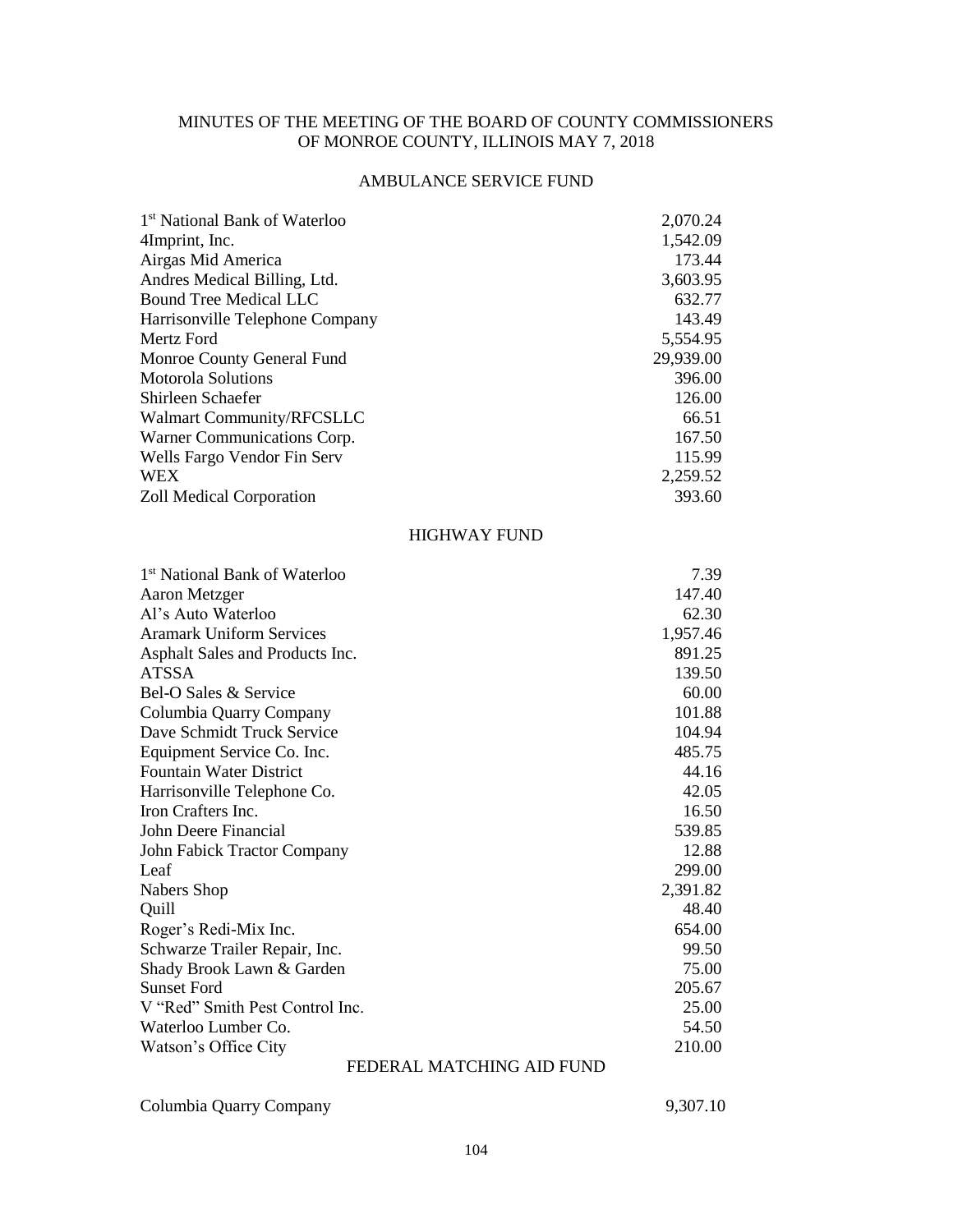#### BRIDGE FUND

| Huebner Concrete Contracting Inc.<br>Road District 10 | 3,960.00<br>1,212.44 |
|-------------------------------------------------------|----------------------|
| <b>COUNTY MFT</b>                                     |                      |
| Columbia Quarry Company                               | 133.80               |
| Monroe County Highway Fund<br>ROAD MFT                | 41,969.56            |
| Columbia Quarry Company                               | 2,122.64             |
| CIRCUIT CLERK DOCUMENT STORAGE                        |                      |
| Goodin Associates Ltd                                 | 650.00               |

Pam Jacobs came to the meeting to discuss the University of Illinois Extension Service. She said that the University would like to enter into a multi-year lease with all of the Extension offices so they don't have to do this work annually. Ms. Jacobs said she had a lease document that was for a two-year period using the same annual lease fee. Commissioner Koerber said she didn't like the idea that the county didn't have the opportunity to adjust the lease amount from year to year. Ms. Jacobs said the lease could be reviewed annually and adjusted if necessary. Motion was made by Commissioner Wittenauer, with a second by Commissioner Koerber to approve the multi-year lease following review and approval of the lease document by the State's Attorney. All voting Aye, none Nay and none Absent. Motion carried.

Chairman Elmore said he wasn't happy that St. Clair and Madison Counties are still not making proportionate contributions to support the Extension Service in their Counties. He said he also received comments from Daniel Rahe, a member of the Extension Service Board, who said he wasn't happy that money is being taken from the group's reserve fund to cover shortfalls in the contributions from St. Clair County and Madison County. Chairman Elmore said Mr. Rahe will be coming to the next County Board meeting to discuss this situation.

Ms. Jacobs said she has always pledged to keep the Monroe County office as the lead office in the three-County arrangement, and that situation still continues. She said Madison and St. Clair Counties do help to bring some Federal funding to the Unit, and that helps to cover some of the expenses in these other two Counties. Ms. Jacobs said it would also be impossible to keep all of the current programs going if Monroe County would separate from Madison and St. Clair.

Ms. Jacobs said the local Extension Service has not received any state match funding since 2015, but the State has promised that the equivalent of 10 months' worth of payments will be received by Monroe County this year. She produced copies of two different annual budgets – one that included the State match funding and one that did not include the State match funding. Motion was made by Commissioner Koerber, with a second by Commissioner Wittenauer to approve both forms of the budget, allowing Ms. Jacobs to use the one that matches the eventual actions of the State of Illinois regarding their funding of the Extension Service. All voting Aye, none Nay and none Absent. Motion carried.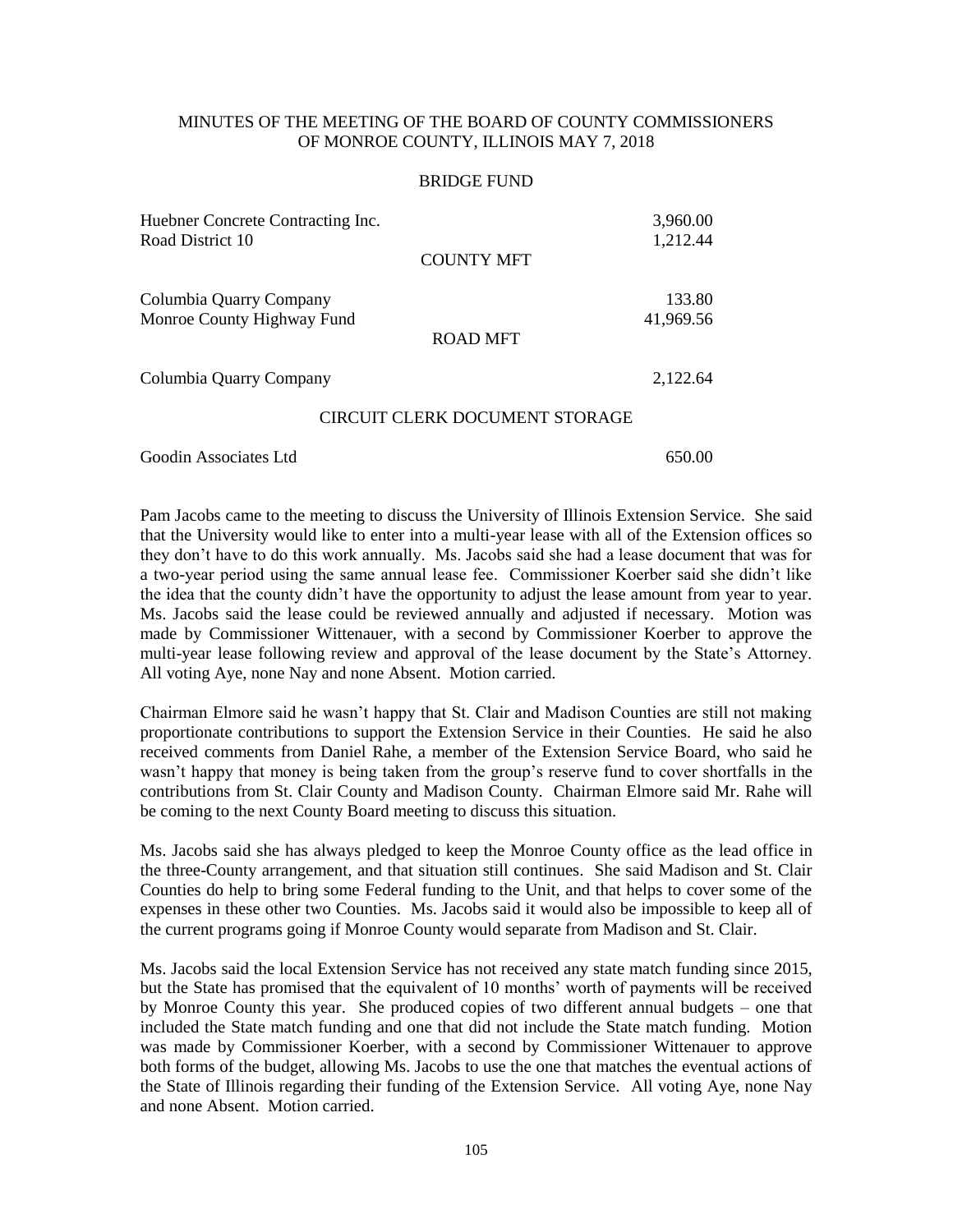Sheriff Rohlfing came to the meeting to present a detailed report of the programs and activities in the Monroe County Sheriff's Department. Chairman Elmore said he felt there was a lot of misinformation being passed along following the April  $16<sup>th</sup>$  report of the Sheriff, and Chairman Elmore wanted to make sure everyone had all of the facts about the Sheriff's Department. He said Monroe County continues to grow, and Sheriff Rohlfing and his Department have done a great job of keeping up with the challenges produced by a growing population. Sheriff Rohlfing agreed that information has been put out to the public that was inaccurate, and he wanted to present the facts.

Sheriff Rohlfing presented the following information:

In 2016, I requested 2 deputies and 1 corrections officer in our budget due to an increase in calls of service and safety in jail. State jail inspectors every year cited jail staff was low. The last new hire was in 2007, when the prior Sheriff requested additional personnel.

In March, 2017, we had an emergency hire due to two of our corrections officers being off duty from non-work-related injuries.

Updated the department servers that were over 10 years old. We were not receiving updates from our CAD system for over 3 years. Updated work stations in the Jail to include our 911 center that was outdated, not working properly, and not supported by Windows. Also updated laptop computers in the patrol cars that were over 8 years old.

Issued new shotguns to deputies due to old ones falling apart on the range during qualification.

Issued tasers to all deputies instead of sharing in order to reduce liability and injuries to personnel.

Created a security committee for the courthouse to address the security needs. Assigned a deputy to the courthouse for security during business hours. In 2017, we went to single door access to the courthouse for the public. With the events going on anymore we have to prepare for everything in order to keep our citizens safe. We installed a security camera system to ensure employee safety.

We updated our security system at the jail to ensure employee safety and reduce liability. We also updated our cell check system to a digital system which shows exact times of every duty our corrections officers perform. This will also reduce liability.

Increased training opportunities for deputies, corrections and dispatchers. This is a profession where you never stop learning.

Established crime tip hotline and website.

Began aggressive intruder training for businesses and school officials.

Joined the DEA Task Force in April 2016, which has generated \$131,093.88.

Updated our policies/procedures that are 25 years old and went to the Lexipol system in order to reduce liability and injuries.

Issued trauma bags for active shooter situations.

Secured AED's in all the patrol cars through the Sheriff's Department calendar and the City of Columbia donating their old ones.

Downloaded Active 911 on department cell phones for emergency call outs after updating our issued cellphones to personnel.

In 2017, we created the Aggressive Criminal Enforcement Unit (ACE) to target drug dealers, burglars, sex offenders, and those that wish to prey on our youth and elderly. Felony drug arrests are up 2,400% since 2014.

Switched to Chevrolet Tahoes due to the discontinuation of the Chevrolet Impala. Any equipment purchased for Impalas after 2015 will be obsolete. This created better access to rural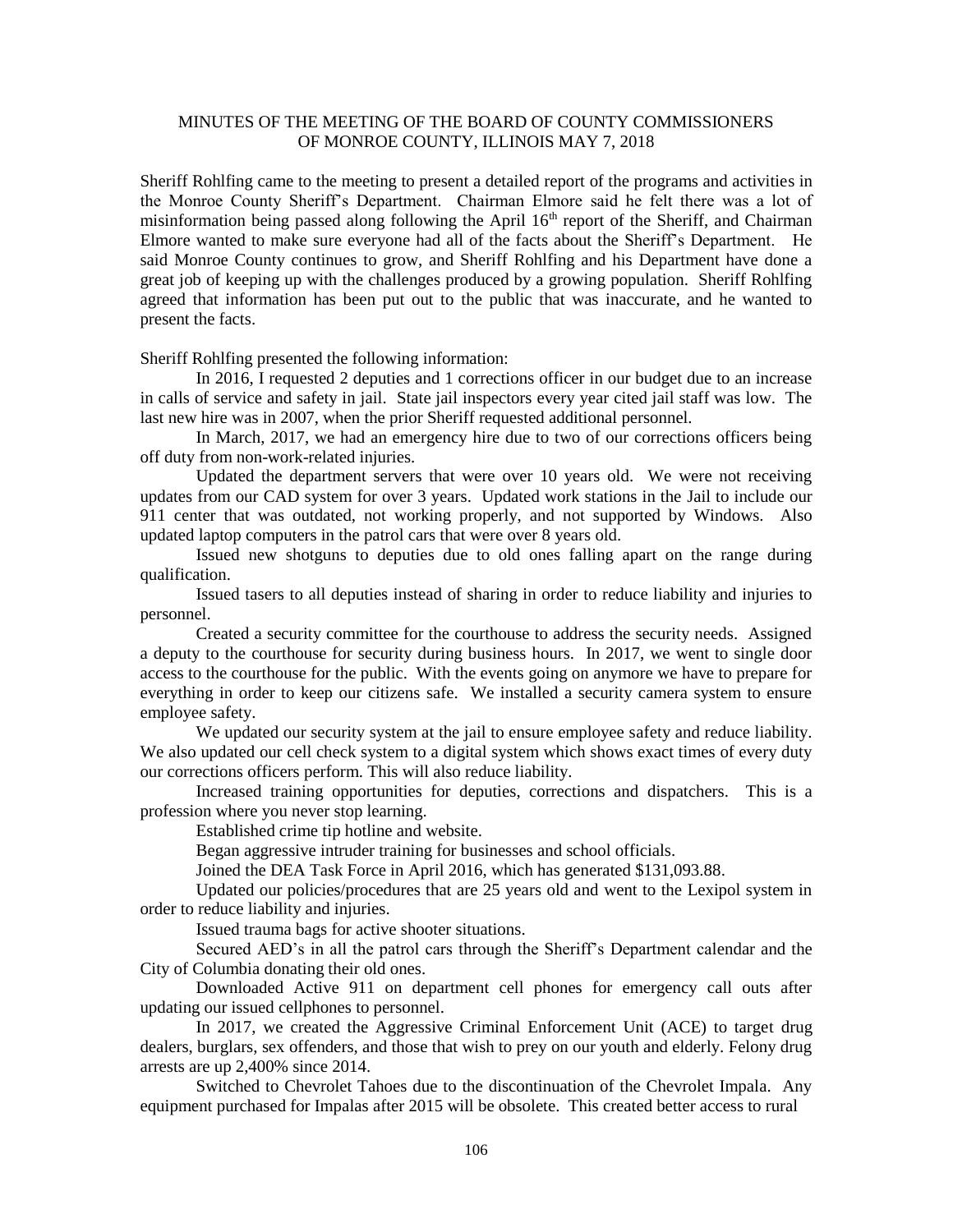areas and were cheaper than 2016 patrol car options. These 2-year-old Tahoes are from the Kansas Highway Patrol and the cost is \$19,000 per Tahoe to further save money. The Chevrolet Impalas are rotated out of service at 100,000 miles but it is anticipated the Tahoes will last 50,000-75,000 more miles.

Received three Humvees through the government surplus program for extreme weather conditions and emergencies: example – floods, extreme snowfall, tornado damage.

Received a search and rescue boat through federal surplus - \$300,000 asset.

Received the Howard Buffett K-9 Grant valued at \$73,000. The grant included a K-9, training, Chevrolet Tahoe, mobile laptop and all the equipment needed.

Received a second free K-9 valued at \$10,000 from a private donor and all the training was paid for. This canine was forced to retire due to severe medical issues.

In February 2017, we received \$13,000 in donations from three local businesses, one citizen and the Oddfellows organization. With these donations we will be able to purchase a second canine at no cost to the taxpayers and ensure coverage with a canine 7 days a week. In April the handler started the K-9 academy with his new partner.

Received a free Livescan machine to digitally take fingerprints which is valued at \$65,000. The prints can be submitted to the State Police and FBI to additionally reduce the cost of mailing ink cards.

We reduced many costs in the Jail. In September 2016, we also started using the Nursing Home to make the meals for the inmates which has cut our meal costs from \$15 a day to \$5.49 a day. For the first year this saved taxpayers about \$100,000. The commissary system has been revamped and is generating funds for purchasing equipment for the Jail. In 2014, the commissary system generated \$5,151.52 and in 2017, it generated \$41,844.49. Through the commissary system we can now take bond on a machine in the lobby which frees up administrative personnel.

In 2017, the County Board approved a bond fee and that has generated \$2,983 for 2018 so far. We also conducted a fee study that showed the fees that we collect are severely low compared to costs.

We came in under budget in 2015, 2016 and 2017, despite many challenges that we faced operationally.

The Sheriff is responsible for maintenance and security of the courthouse, jail, annex building and Regional Superintendent of Schools building. All of these buildings are over 25 years old and need updating, including new roofs.

In 2017, EMA was placed under the Sheriff which would also show an increase in my operations.

The Sheriff provided information showing that calls have increased from 6,431 in 2012 to 13,247 in 2017, and traffic stops during that same time period have increased from 1,223 to 2,014. Sheriff Rohlfing explained the details of the DEA Asset Forfeiture program showing the \$131,093.88 that has been collected to date. He also explained that pending final decisions, the County will be receiving a percentage of more than \$2.9 million in assets that have been seized through this program. He provided a breakdown showing that expenses for the DEA officer have been \$183,809.27 from April 2016 to April 2018. The Sheriff also provided all of the details of the Federal inmate housing program showing that this also provides profit for the County.

Commissioner Wittenauer said there are plans to remodel the interior of the Annex Building following the move by the Health Department to a new facility. It only makes sense to replace the roof at the same time, so problems with the existing roof do not cause damage to the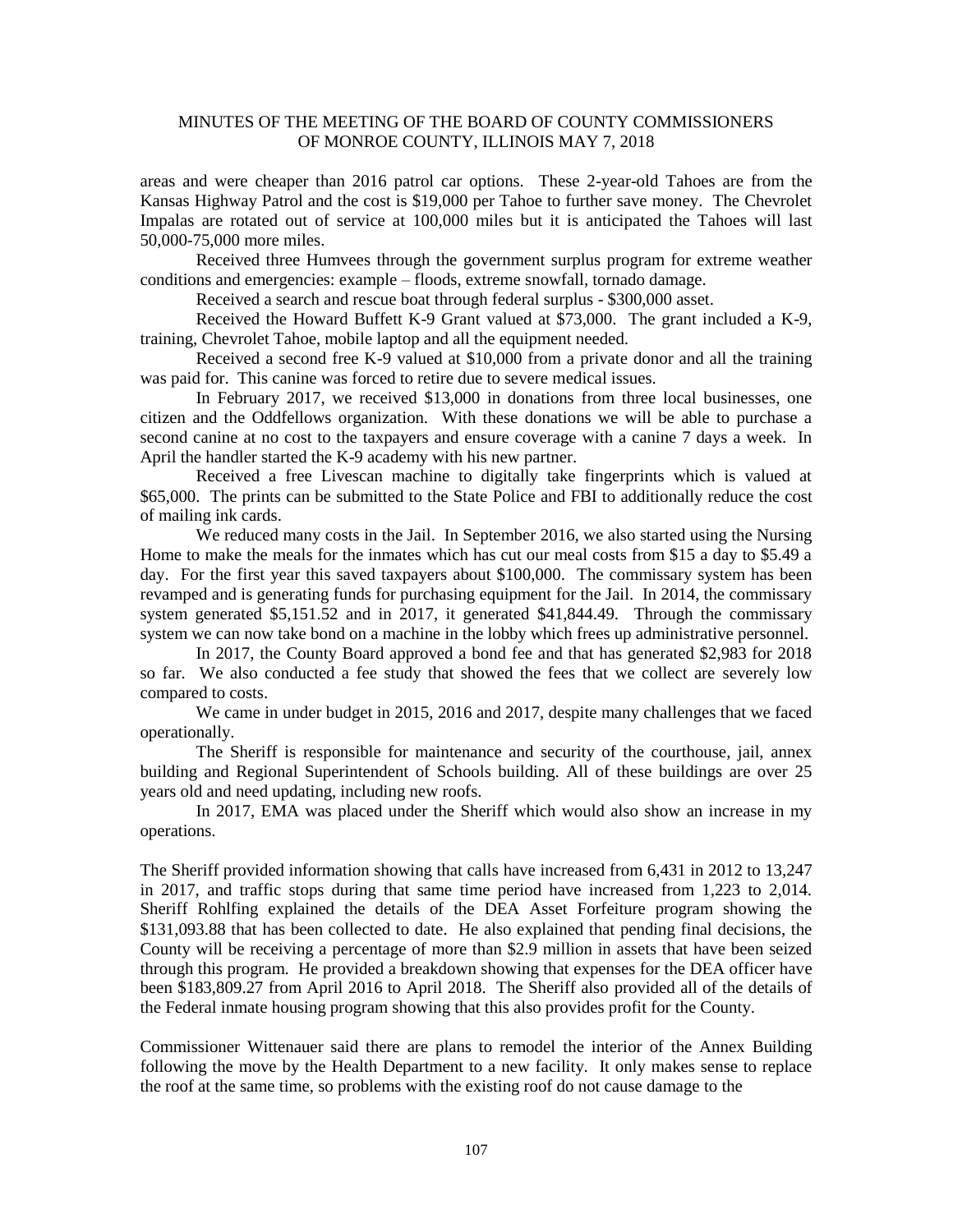remodeled interior. Chairman Elmore said he agreed that the Annex roof needs to be considered first. Sheriff Rohlfing said that work can begin as soon as the County Board feels it is necessary.

There was discussion of the Federal Inmate Program. Commissioner Koerber said she wanted clarification that these are not violent offenders. Sheriff Rohlfing said they are primarily drug offenders, felons in possession of firearms and white collar crimes, so to answer her question – no, they are not violent offenders, and many of the locals who are arrested are more violent than the Federal Inmates. Sheriff Rohlfing said Sheriff Kelley also houses some Federal Inmates, but he got away from it, because many of those brought in were Spanish-speaking individuals, and the language barrier caused a lot of problems. Sheriff Rohlfing said the reason he initiated the program was to try to bring in more funding to help pay for the necessary staff at the Jail. He said nearly every surrounding County participates in the program. Commissioner Wittenauer said since you're making money with this program, you will be able to refund some of the money that has been appropriated in the Sheriff's Department budget. Sheriff Rohlfing said all money that comes in goes back to the County, and helps reduce the cost of the operation.

Sheriff Rohlfing said in 2017, the Federal Inmate program brought in \$109,553.73, and the only expense that is not reimbursed is the meal cost, which last year was \$15,048.95. The overage is used to pay for the expenses of Jail staff.

Commissioner Wittenauer asked if any of the Asset Forfeiture monies or the Federal Inmate monies can be used to help defray the cost of the new roof for the Jail. Sheriff Rohlfing said he would check on that.

Sheriff Rohlfing said one of the K-9 officers has started a fund that is being supported by various donations, and this is now covering the cost of supporting the K-9 program. He said the commissary fund is now bringing in enough to cover to cost of a Jailer.

Chairman Elmore commended Sheriff Rohlfing for the good work he is doing in running the County Sheriff's Department. Commissioner Koerber said Monroe County is one of the only Illinois counties growing at this point, and a lot of that population increase is due to quality of life.

Brian Hooten and Mike Schneider came to the meeting to discuss the Jail roof. Mr. Hooten said he looked at the money in his project fund, and he felt the best option for moving forward with some work that needs to be done is to replace the roof on the Monroe County Jail.

Chairman Elmore said due to the Judge's schedule, he would like to ask Mr. Hooten and Mr. Schneider to delay their presentation for a few minutes. They both agreed.

Judge Doyle, State's Attorney Chris Hitzemann, Courtney Schweickhardt, Circuit Clerk Lisa Fallon and a representative of the St. Clair County Probation Office were in attendance to discuss the operation of the probation office. Mr. Hitzeman said he has been working with Human Support Services regarding the Adult Redeploy Program. He said they are working on a grant that is due next week, and one of the things included is funding for an additional Probation Officer. Mr. Hitzemann said the County Board will have to authorize this extra position, because the Probation Officers currently have a contract that includes a no-layoff clause. That means if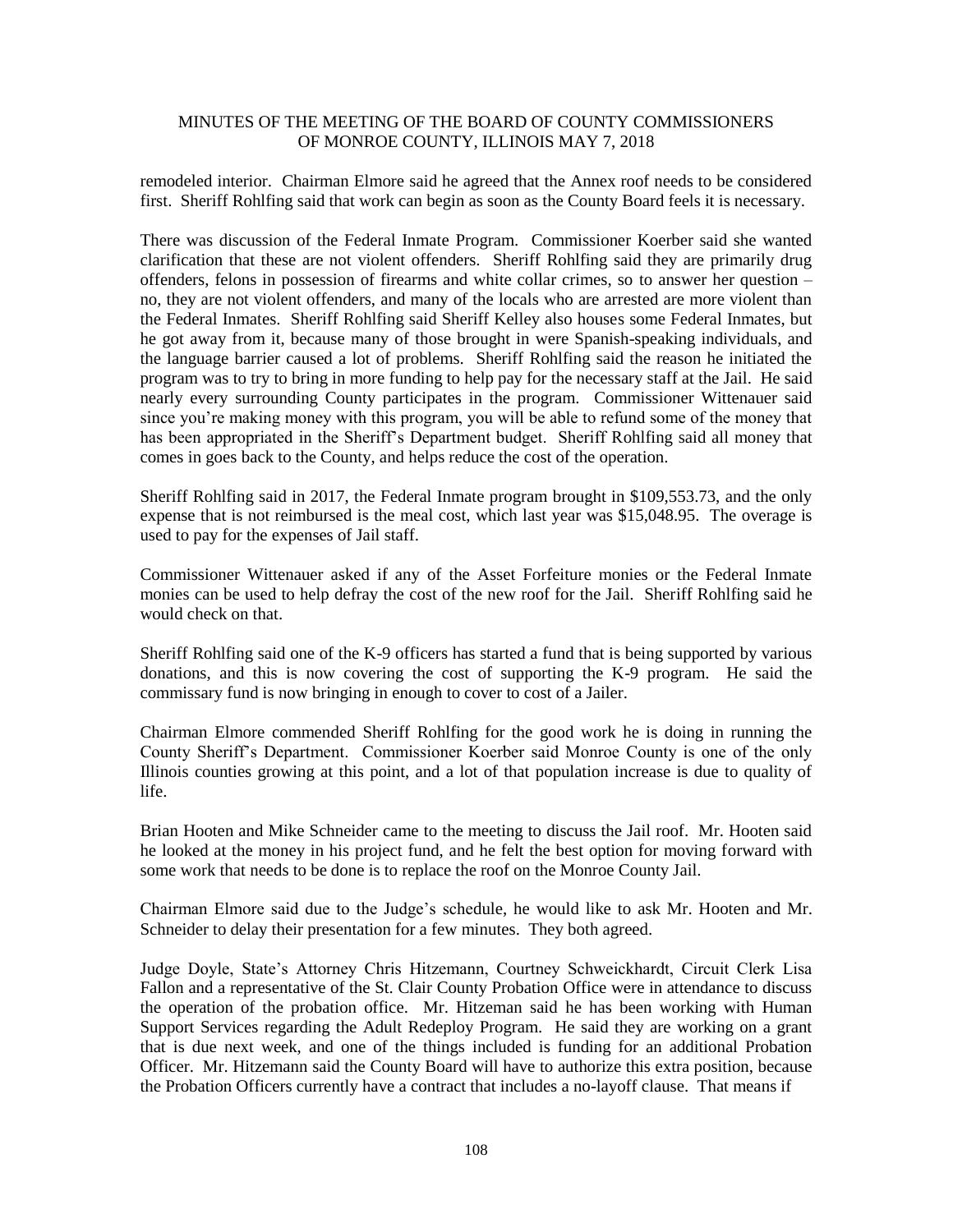the position is created, and at some point down the road, the grant is no longer available, the County would be responsible for maintaining this new Probation Officer position. Mr. Hitzemann said the grant should cover the cost of the Probation Officer at this time. Commissioner Koerber said but if the grant is not approved in the future, the County would have to continue the position, and would also have to cover any costs for that individual. Mr. Hitzemann said yes, that was true. The cost for this new officer including fringe benefits is about \$57,000. Discussion revealed that several other surrounding Counties have previously applied for these grants, and they have been successful in receiving the grants, and in having them renewed in successive years. Commissioner Koerber asked who decides who will be hired for this position. Courtney Schweickhardt said it would be decided by the Probation Director, the Chief Judge of the Circuit, and Judge Doyle.

Commissioner Koerber said she felt this was a good program, but she didn't like the idea that the County Board may be forced to continue the position in future years without any guarantee of additional grant funding. Judge Doyle said he was very supportive of the program, and felt it would be of great benefit to those who pass through the Monroe County Court system. He said any programs that can help put people back on the right path rather than putting them in our already-crowded Jail system is a benefit to all. Chairman Elmore asked how many people use this program currently. Ms. Schweickhardt said currently there are six people in the program, and it has been successful for all but one of the participants.

Ms. Schweickhardt said Monroe County has more people using probation services than most of the surrounding Counties, and most of them have several additional officers plus a secretary. Commissioner Koerber said her concern is that the grant being discussed is from the State of Illinois, and she was concerned about the stability of the grant. Commissioner Wittenauer asked if we are guaranteed the grant award. Mr. Hitzemann said the application is being prepared and is due next week, and there is no guarantee of award. Commissioner Wittenauer asked if this delegation was asking the County Board to establish this position even if the grant is not awarded. Ms. Schweickhardt said they were not asking for that today, but they may be back to revisit that in the future. Commissioner Koerber said she would like to see statistics on the current workload of the Monroe County Probation office. Ms. Schweickhardt said she would provide that to the County Board. Commissioner Wittenauer asked about activity in the surrounding Counties. Ms. Schweickhardt said that Perry and Washington Counties are sharing an officer at this time, and Randolph County has two officers plus a secretary.

Mr. Hitzemann asked how many people are currently being served by the Probation Officer. Ms. Schweickhardt said about 540 people are currently under her supervision in some form.

Motion was made by Commissioner Wittenauer, with a second by Commissioner Koerber to approve the addition of a Probation Officer upon receipt of the State of Illinois grant. All voting Aye, none Nay and none Absent. Motion carried. Commissioner Koerber asked if Ms. Schweickhardt could present a semi-annual report to the County Board regarding the activities of her office. Ms. Schweickhardt said she could do that.

Brian Hooten and Mike Schneider returned to the meeting to discuss the Jail roof. Mr. Schneider said the roof is about 12,500 square feet, and the current roof is original to the 35-year old building. Mutliple patches and repairs have been done to the roof. Mr. Schneider said the current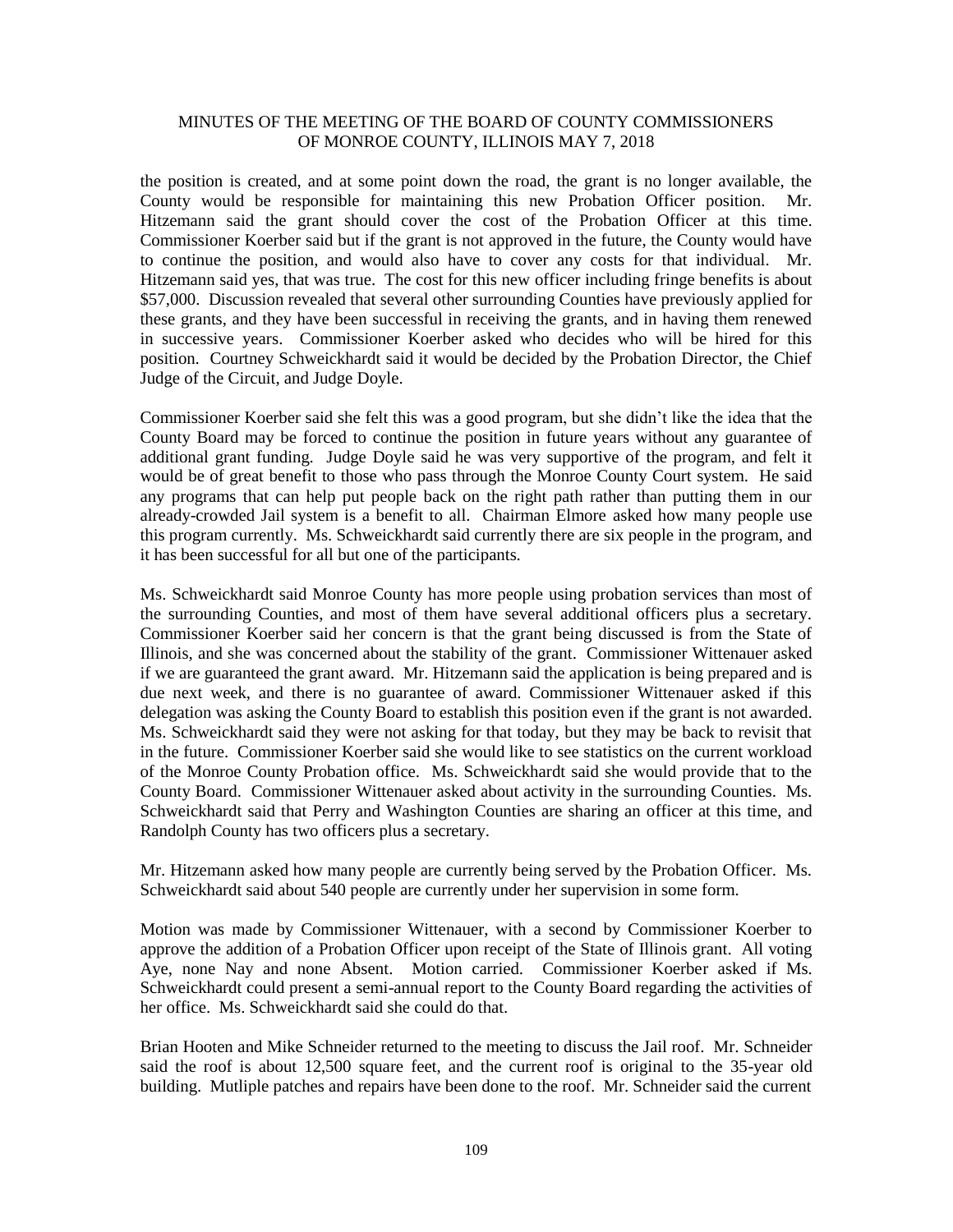roof is white beaded insulation sandwiched in between two thin layers of concrete with a total insulation value of R-5. He said what is being proposed for replacement is about five and a half

inches of polystyrene material, with a light-colored roof membrane instead of the current black roof, and that would bring the roof value to R-30. Mr. Schneider said you will save on energy costs, and this will mean no more roof leaks. Mr. Hooten said there have been two leaks already this year.

Mr. Schneider said a rough cost estimate on the new roof is about \$12.40 per square foot or \$150,000, and the roof would have a 30-year warranty. Mr. Hooten said there is some money in the project fund – just about that amount. Mr. Schneider said that does not guarantee that the bids will come in at the amount of the estimate. Mr. Hooten said he knew the County Board was talking about replacing the Annex roof, but he feels it is more important to do the Jail roof first. Commissioner Koerber asked if this roof could be added on to in the case of new Jail construction or addition. Mr. Schneider said that would not be a problem. Mr. Schneider said he can set up the bid notice so the bids come in at the end of May, and then they can be opened at the first County Board meeting in June. Motion was made by Commissioner Wittenauer, with a second by Commissioner Koerber to go out for bids to replace the Jail roof. All voting Aye, none Nay and none Absent. Motion carried.

Annmarie Marcuson came to the meeting to discuss the Courthouse switchboard. She said the hope is that the switchboard can be shut down. Ms. Marcuson said the Zoning office is becoming busier, and it is sometimes hard to find someone from another office to "sit" the switchboard if Laura is busy with her other duties, or is out of the office. She said we also receive a lot of calls at the Courthouse that are for other government offices like the City of Waterloo, the Post Office, the Driver's License facility, etc. Ms. Marcuson said they would like to do a six-month trial of shutting down the switchboard. Commissioner Koerber said we need to make sure that all of the offices are covered, because currently the Coroner's office is not a part of the County system. Ms. Marcuson said she is also checking with HTC to see if we could transfer calls directly to the City of Waterloo.

Ms. Marcuson said that HTC has also come up with some new program that could provide some cost savings to the County. She said representatives of HTC would like to come to the next County Board meeting to explain this change.

Kevin Koenigstein came to the meeting to provide an update on the IMRF program. He said due to current stock market activity, our current funding level (for the calendar year ending on December 31, 2017) is excellent. The current level compared to previous years is as follows –

2014 level – 98.43% 2015 level – 93.83% 2016 level – 93.74% 2017 level – 103.43%

He said the levels for the SLEP fund (Sheriff's Dept. employees) is also in good shape, over 100% for the calendar year ending 12/31/2017, and the history of that fund is as follows –

2014 level – 104.01%  $2015$  level – 86.31% 2016 level – 93.43% 2017 level – 100.34%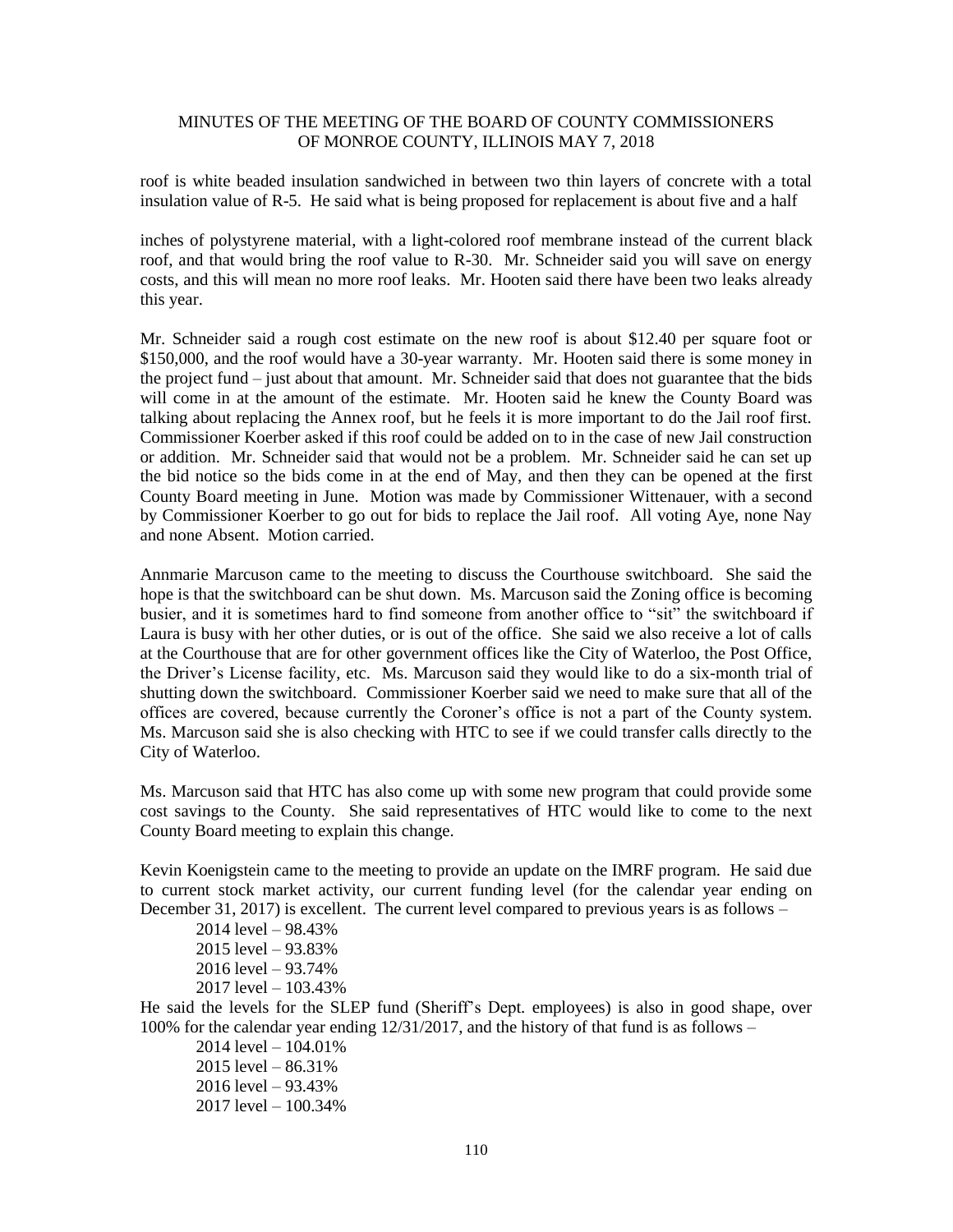Mr. Koenigstein said the contribution rates for calendar year 2018 are 8.48% for IMRF and 13.78% for SLEP. The preliminary rates for calendar year 2019 are 6.46% for IMRF and 13.37% for SLEP. He said the average rate projection for units of government for 2019 is 9.06% compared to our 6.46% for IMRF, and 20.50% compared to our 13.37% for SLEP.

Motion was made by Commissioner Wittenauer, with a second by Commissioner Koerber to proclaim May 22, 2018 as National Maritime Day in Monroe County, Illinois. All voting Aye, none Nay and none Absent. Motion carried.

Motion was made by Commissioner Wittenauer, with a second by Commissioner Koerber to reappoint Mark Brandt and Matthew Ty Lindhorst to the Waterloo Community Fire Protection District. All voting aye, none Nay and none Absent. Motion carried.

## **RESOLUTION 18-34**

BE IT RESOLVED by the Board of County Commissioners of Monroe County, Illinois that the following individuals be reappointed to the Waterloo Community Fire Protection District for a term of three years with term to commence on May 1, 2018 and term to expire on April 30, 2021 or until a successor is appointed and has qualified.

| Mark Brandt         | Matthew Ty Lindhorst |
|---------------------|----------------------|
| 6154 Maeystown Road | 2017 Links Lane      |
| Waterloo IL 62298   | Waterloo IL 62298    |

Passed by the Board of County Commissioners of Monroe County, Illinois at Waterloo this  $7<sup>th</sup>$ day of May, 2018.

Motion: Wittenauer Second: Koerber Aye: Three Nay: None Absent: None

\_\_\_\_\_\_\_\_\_\_\_\_\_\_\_\_\_\_\_\_\_\_\_\_\_\_\_\_\_ Robert Elmore, Chairman

\_\_\_\_\_\_\_\_\_\_\_\_\_\_\_\_\_\_\_\_\_\_\_\_\_\_\_\_\_ Dennis M. Knobloch, County Clerk

Delbert Wittenauer, Member

\_\_\_\_\_\_\_\_\_\_\_\_\_\_\_\_\_\_\_\_\_\_\_\_\_\_\_\_\_

Vicki Koerber, Member

Motion was made by Commissioner Wittenauer, with a second by Commissioner Koerber to reappoint Glenn Stumpf to the Columbia Fire Protection District. All voting Aye, none Nay and none Absent. Motion carried.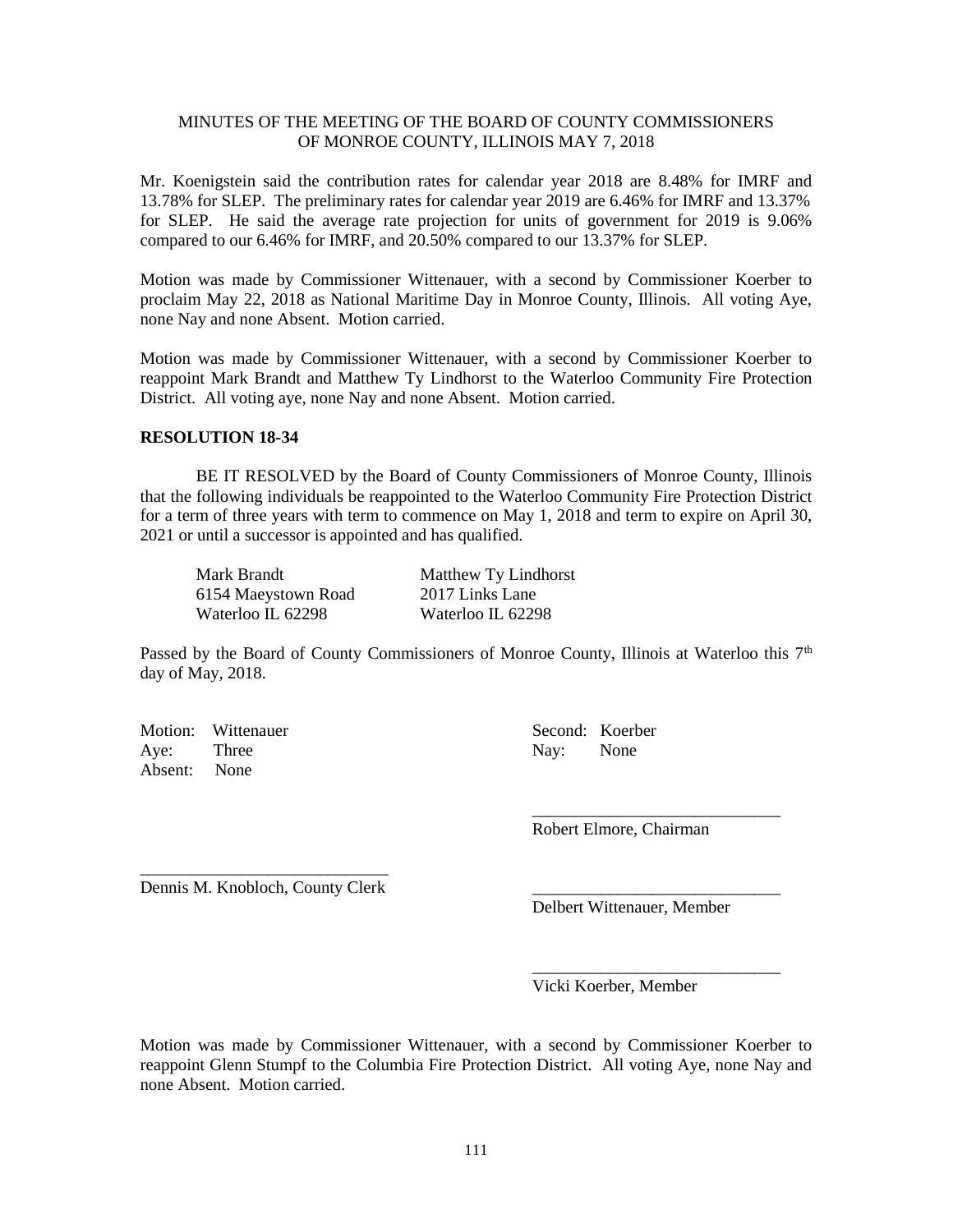#### **RESOLUTION 18-35**

BE IT RESOLVED by the Board of County Commissioners of Monroe County, Illinois that Glenn F. Stumpf, 9474 D Road, Columbia, Illinois be reappointed to the Columbia Fire Protection District for a term of three years with term to commence on May 1, 2018 and term to expire on April 30, 2021 or until a successor is appointed and has qualified.

Passed by the Board of County Commissioners of Monroe County, Illinois at Waterloo this  $7<sup>th</sup>$ day of May, 2018.

Motion: Wittenauer Second: Koerber Aye: Three Nay: None Absent: None

Robert Elmore, Chairman

\_\_\_\_\_\_\_\_\_\_\_\_\_\_\_\_\_\_\_\_\_\_\_\_\_\_\_\_\_

\_\_\_\_\_\_\_\_\_\_\_\_\_\_\_\_\_\_\_\_\_\_\_\_\_\_\_\_\_

\_\_\_\_\_\_\_\_\_\_\_\_\_\_\_\_\_\_\_\_\_\_\_\_\_\_\_\_\_ Dennis M. Knobloch, County Clerk

Delbert Wittenauer, Member

Vicki Koerber, Member

Motion was made by Commissioner Wittenauer, with a second by Commissioner Koerber to reappoint Michael Conrad to the Columbia Fire Protection District. All voting Aye, none Nay and none Absent. Motion carried.

#### **RESOLUTION 18-36**

BE IT RESOLVED by the Board of County Commissioners of Monroe County, Illinois that Michael Conrad, 218 Goodhaven Street, Columbia, Illinois be reappointed to the Columbia Fire Protection District for a term of three years with term to commence on May 1, 2018 and term to expire on April 30, 2021 or until a successor is appointed and has qualified.

Passed by the Board of County Commissioners of Monroe County, Illinois at Waterloo this 7th day of May, 2018.

Motion: Wittenauer Second: Koerber Aye: Three Nay: None Absent: None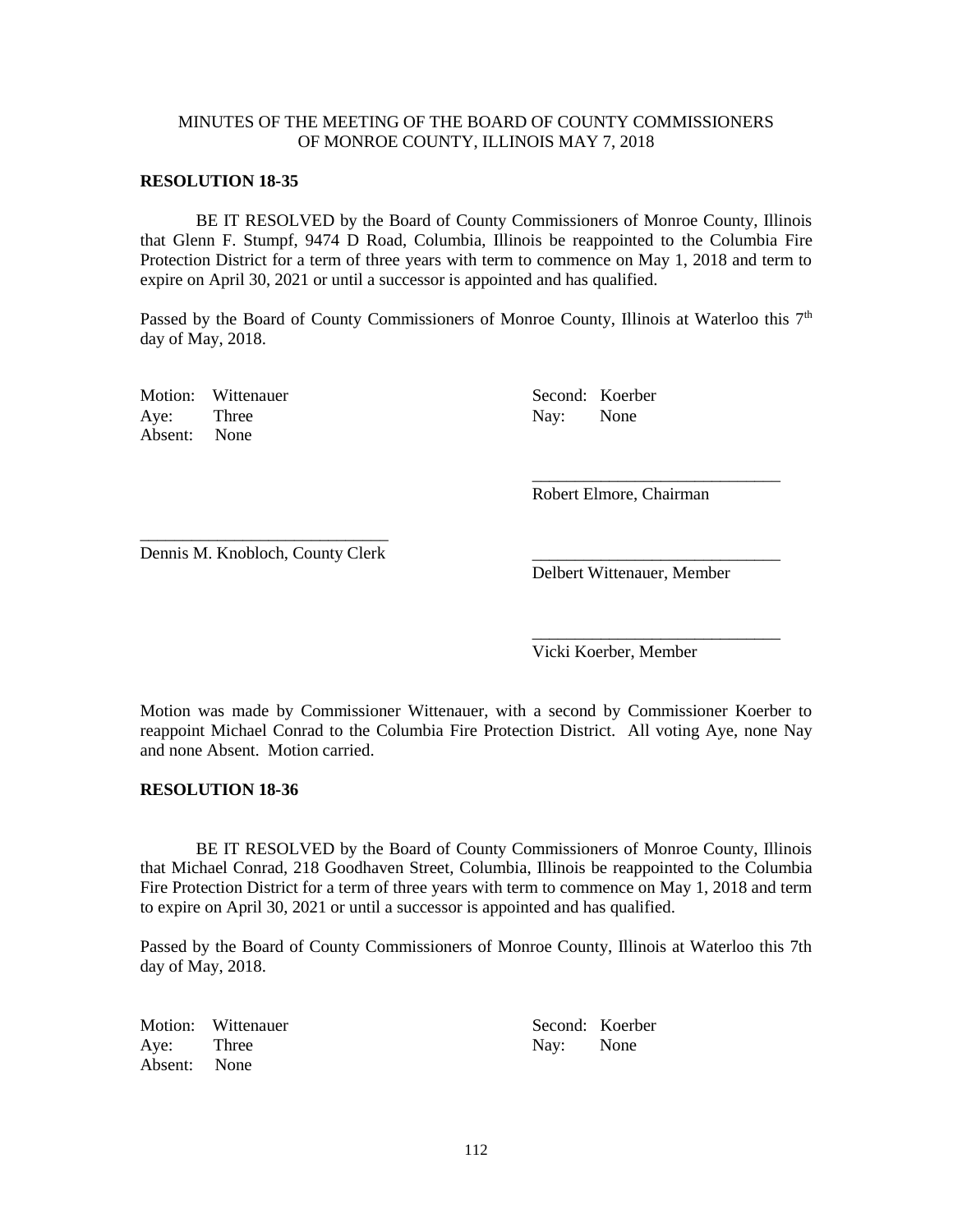Robert Elmore, Chairman

\_\_\_\_\_\_\_\_\_\_\_\_\_\_\_\_\_\_\_\_\_\_\_\_\_\_\_\_\_

\_\_\_\_\_\_\_\_\_\_\_\_\_\_\_\_\_\_\_\_\_\_\_\_\_\_\_\_\_

\_\_\_\_\_\_\_\_\_\_\_\_\_\_\_\_\_\_\_\_\_\_\_\_\_\_\_\_\_ Dennis M. Knobloch, County Clerk

Delbert Wittenauer, Member

Vicki Koerber, Member

Motion was made by Commissioner Koerber, with a second by Commissioner Wittenauer to reappoint Randy Scheibe to the Valmeyer Fire Protection District. All voting Aye, none Nay and none Absent. Motion carried.

#### **RESOLUTION 18-37**

BE IT RESOLVED by the Board of County Commissioners of Monroe County, Illinois that Randy Scheibe, 621 KK Road, Valmeyer, Illinois be reappointed to the Valmeyer Fire Protection District for a term of three years with term to commence on May 1, 2018 and term to expire on April 30, 2021 or until a successor is appointed and has qualified.

Passed by the Board of County Commissioners of Monroe County, Illinois at Waterloo this 7th day of May, 2018.

Aye: Three Nay: None Absent: None

Motion: Koerber Second: Wittenauer

Robert Elmore, Chairman

\_\_\_\_\_\_\_\_\_\_\_\_\_\_\_\_\_\_\_\_\_\_\_\_\_\_\_\_\_

\_\_\_\_\_\_\_\_\_\_\_\_\_\_\_\_\_\_\_\_\_\_\_\_\_\_\_\_\_\_

Dennis M. Knobloch, County Clerk Delbert Wittenauer, Member

Vicki Koerber, Member

Motion was made by Commissioner Koerber, with a second by Commissioner Wittenauer to reappoint Joe Gregson to the Hecker Fire Protection District. All voting Aye, none Nay and none Absent. Motion carried.

\_\_\_\_\_\_\_\_\_\_\_\_\_\_\_\_\_\_\_\_\_\_\_\_\_\_\_\_\_\_\_\_\_\_ \_\_\_\_\_\_\_\_\_\_\_\_\_\_\_\_\_\_\_\_\_\_\_\_\_\_\_\_\_\_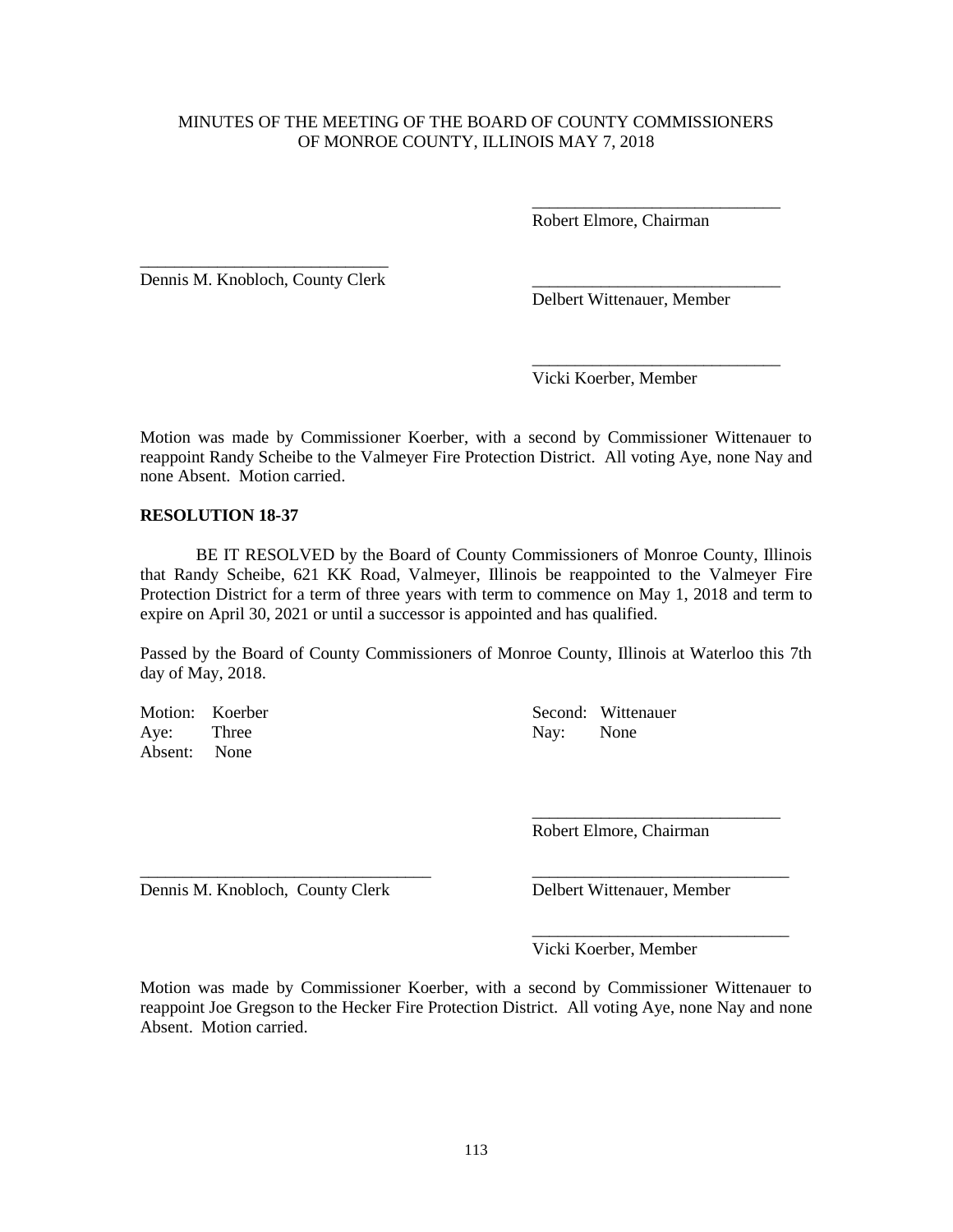#### **RESOLUTION 18-38**

BE IT RESOLVED by the Board of County Commissioners of Monroe County, Illinois that Joe Gregson, 7164 State Rt. 156, Waterloo, Illinois be reappointed to the Hecker Fire Protection District for a term of three years with term to commence on May 1, 2018 and term to expire on April 30, 2021 or until a successor is appointed and has qualified.

Passed by the Board of County Commissioners of Monroe County, Illinois at Waterloo this 7th day of May, 2018.

Aye: Three Nay: None Absent: None

Motion: Koerber Second: Wittenauer

Robert Elmore, Chairman

\_\_\_\_\_\_\_\_\_\_\_\_\_\_\_\_\_\_\_\_\_\_\_\_\_\_\_\_\_

Dennis M. Knobloch, County Clerk Delbert Wittenauer, Member

\_\_\_\_\_\_\_\_\_\_\_\_\_\_\_\_\_\_\_\_\_\_\_\_\_\_\_\_\_\_ Vicki Koerber, Member

Motion was made by Commissioner Koerber, with a second by Commissioner Wittenauer to reappoint Brian Coats to the Maeystown Fire Protection District. All voting Aye, none Nay and none Absent. Motion carried.

\_\_\_\_\_\_\_\_\_\_\_\_\_\_\_\_\_\_\_\_\_\_\_\_\_\_\_\_\_\_\_\_\_\_ \_\_\_\_\_\_\_\_\_\_\_\_\_\_\_\_\_\_\_\_\_\_\_\_\_\_\_\_\_\_

#### **RESOLUTION 18-39**

BE IT RESOLVED by the Board of County Commissioners of Monroe County, Illinois that Brian Coats, 1317 Mill Street, Maeystown, Illinois be reappointed to the Maeystown Fire Protection District for a term of three years with term to commence on May 1, 2018 and term to expire on April 30, 2021 or until a successor is appointed and has qualified.

Passed by the Board of County Commissioners of Monroe County, Illinois at Waterloo this 7th day of May, 2018.

|              | Motion: Koerber |           | Second: Wittenauer |
|--------------|-----------------|-----------|--------------------|
| Aye: Three   |                 | Nav: None |                    |
| Absent: None |                 |           |                    |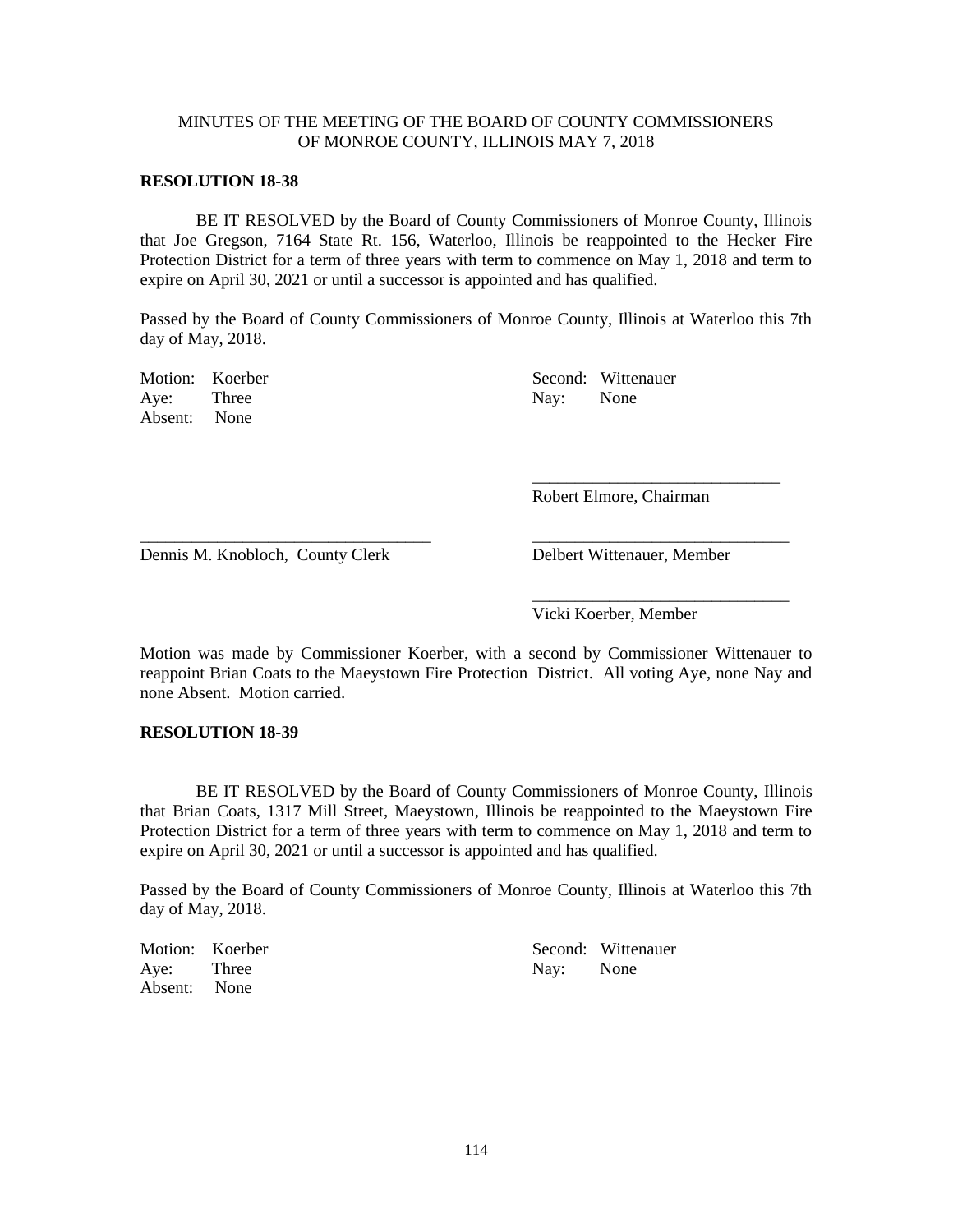\_\_\_\_\_\_\_\_\_\_\_\_\_\_\_\_\_\_\_\_\_\_\_\_\_\_\_\_\_\_\_\_\_\_ \_\_\_\_\_\_\_\_\_\_\_\_\_\_\_\_\_\_\_\_\_\_\_\_\_\_\_\_\_\_

Robert Elmore, Chairman

\_\_\_\_\_\_\_\_\_\_\_\_\_\_\_\_\_\_\_\_\_\_\_\_\_\_\_\_\_

\_\_\_\_\_\_\_\_\_\_\_\_\_\_\_\_\_\_\_\_\_\_\_\_\_\_\_\_\_\_

Dennis M. Knobloch, County Clerk Delbert Wittenauer, Member

Vicki Koerber, Member

Motion was made by Commissioner Koerber, with a second by Commissioner Wittenauer to reappoint Ronald Stumpf to the Fountain Water District. All voting Aye, none Nay and none Absent. Motion carried.

#### **RESOLUTION 18-40**

BE IT RESOLVED by the Board of County Commissioners of Monroe County, Illinois that Ronald Stumpf, 3320 Steppig Road, Columbia, Illinois be reappointed to the Fountain Water District with term to commence on May 1, 2018 and term to expire on April 30, 2023 or until a successor is appointed and has qualified.

Passed by the Board of County Commissioners of Monroe County, Illinois at Waterloo this 7th day of May, 2018.

Aye: Three Nay: None Absent: None

Motion: Koerber Second: Wittenauer

Robert Elmore, Chairman

\_\_\_\_\_\_\_\_\_\_\_\_\_\_\_\_\_\_\_\_\_\_\_\_\_\_\_\_\_

\_\_\_\_\_\_\_\_\_\_\_\_\_\_\_\_\_\_\_\_\_\_\_\_\_\_\_\_\_\_

Dennis M. Knobloch, County Clerk Delbert Wittenauer, Member

Vicki Koerber, Member

Motion was made by Commissioner Koerber, with a second by Commissioner Wittenauer to increase the minimum auction sale bid for the Delinquent Tax Liquidation Program to \$750 to help defray increased program costs. All voting Aye, none Nay and none Absent. Motion carried.

\_\_\_\_\_\_\_\_\_\_\_\_\_\_\_\_\_\_\_\_\_\_\_\_\_\_\_\_\_\_\_\_\_\_ \_\_\_\_\_\_\_\_\_\_\_\_\_\_\_\_\_\_\_\_\_\_\_\_\_\_\_\_\_\_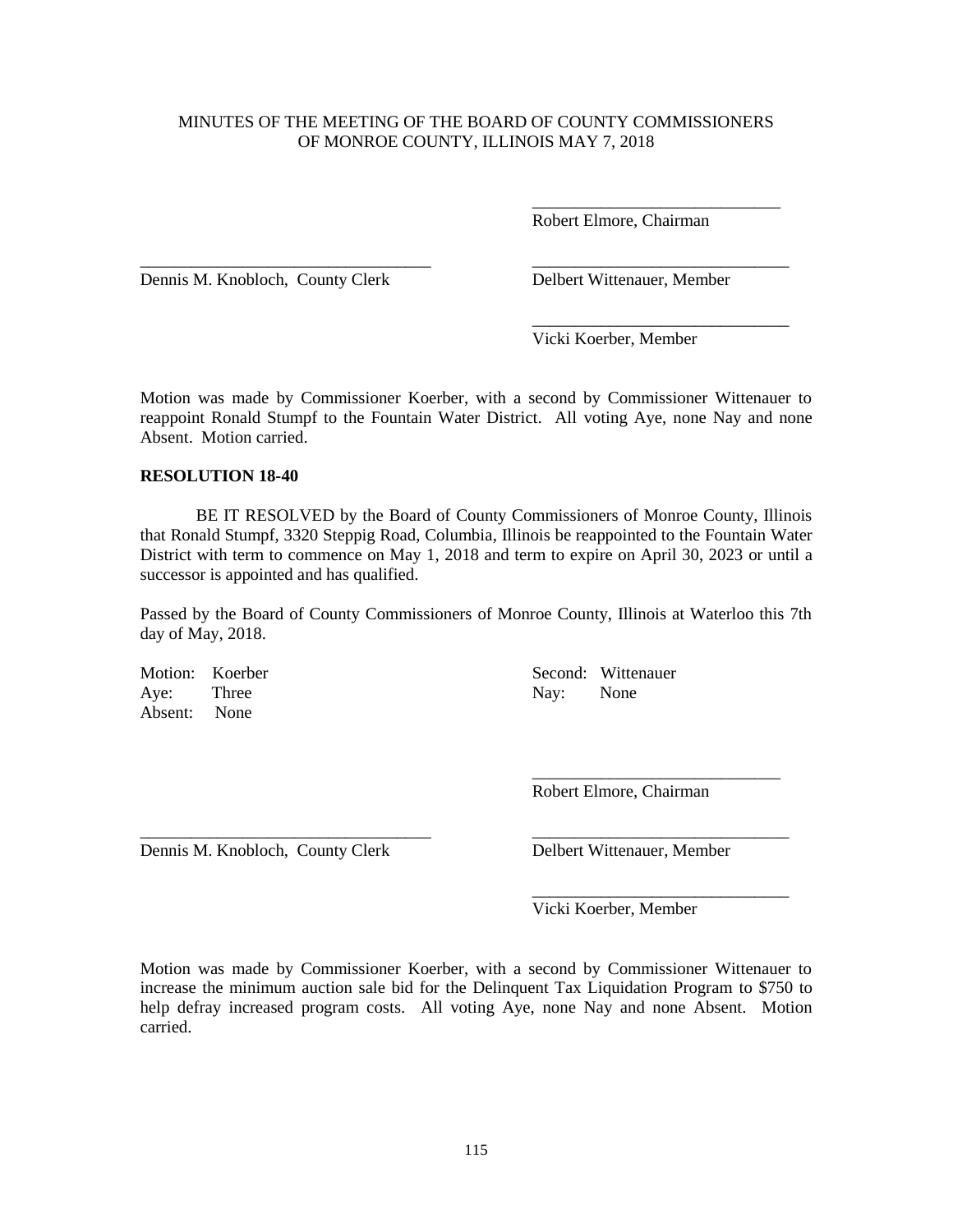#### **RESOLUTION 18-41**

WHEREAS, this County Board of Monroe County, Illinois, has heretofore entered into a certain written "PROFESSIONAL SERVICE AGREEMENT" with Joseph E. Meyer & Associates, Inc. (or its predecessor) originally dated November 06, 1995 and providing for the creation and administration of a Delinquent Tax Liquidation Program; and

WHEREAS, said Agreement, as extended and amended, remains in full force and effect including costs of obtaining title to tax delinquent properties and conveying such properties through public auctions, have substantially increased; and

WHEREAS, increasing the minimum auction sale bid to \$750.00 per property will serve to defray such increased program costs;

NOW, THEREFORE BE IT RESOLVED by the County Board of Monroe County, Illinois, that the minimum auction sale bid for properties first offered at public oral and sealed bid auction sales through the Delinquent Tax Liquidation Program shall be, and is hereby, increased to \$750.00 per parcel; and

FURTHER, that the increase in minimum bid hereby effected shall be applied so as to increase by \$100.00, to a total of \$450.00, the minimum fee paid to the said Joseph E. Meyer  $\&$ Associates, Inc., for its services on account of the sale of any property pursuant to said Agreement, and to increase the proceeds accruing to the Taxing Districts by an additional \$50.00 per property; and

FURTHER, that any properties that are not sold upon first offering may be re-offered at a reduced selling price as may be deemed appropriate by the Treasurer and this County Board; and

FURTHER, that the Chairman of this County Board is hereby authorized to enter into and to subscribe, on behalf of this County Board, the written "ADDENDUM TO PROFESSIONAL SERVICE AGREEMENT" presented to this meeting and providing for the increase in minimum auction sale bid hereby approved and effected, and that all other terms and provisions of the said "PROFESSIONAL SERVICE AGREEMENT", as heretofore amended, shall remain in full force and effect.

APPROVED AND ADOPTED at a regular meeting of the County Board of Monroe County, Illinois, this  $7<sup>th</sup>$  day of May, A.D., 2018.

County Board Chairman

\_\_\_\_\_\_\_\_\_\_\_\_\_\_\_\_\_\_\_\_\_\_\_\_\_\_\_\_\_\_\_\_\_\_\_\_

ATTEST:

County Clerk

\_\_\_\_\_\_\_\_\_\_\_\_\_\_\_\_\_\_\_\_\_\_\_\_\_\_\_\_\_\_\_\_\_

Motion was made by Commissioner Koerber, with a second by Commissioner Wittenauer to approve the Resolution protecting the  $2<sup>nd</sup>$  Amendment rights of the citizens of Monroe County. All voting Aye, none Nay and none Absent. Motion carried.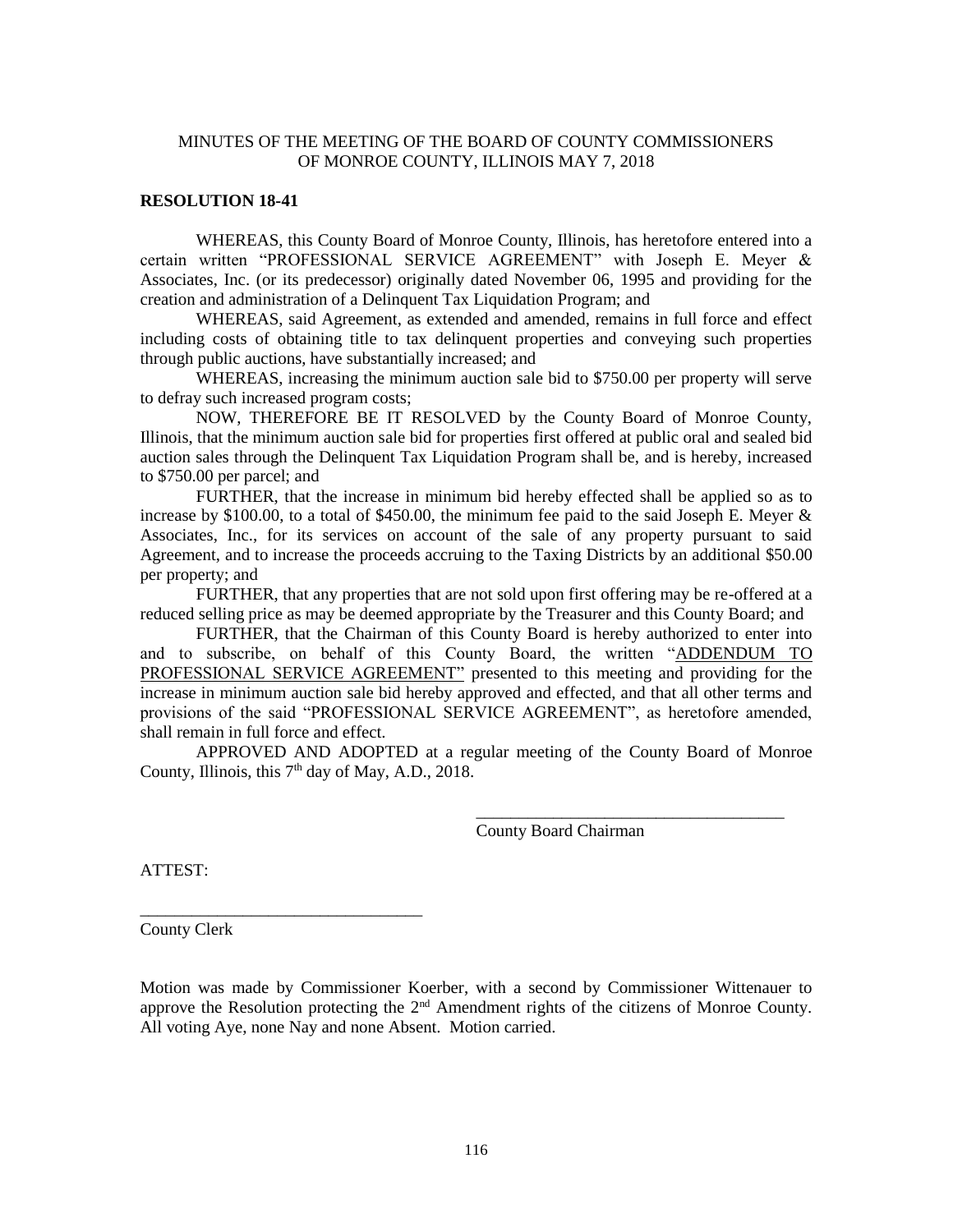## **RESOLUTION 18-42**

Resolution opposing the passage of HB1465, HB1467, HB1468, HB1469, SB1657, any trailer bill, or any bill similar to, or any bill where the 100<sup>th</sup> Illinois General Assembly desires to restrict the Individual right of U. S. Citizens as protected by the Second Amendment of the United States Constitution.

WHEREAS, the Right of the People to Keep and Bear Arms is guaranteed as an Individual Right under the Second Amendment to the United States Constitution and under the Constitution of the State of Illinois, and;

WHEREAS, the Right of the People to Keep and Bear Arms for defense of Life, Liberty, and Property is regarded as an Inalienable Right by the People of Monroe County, and;

WHEREAS, the people of Monroe County, Illinois derive economic benefit from all safe forms of firearms recreation, hunting and shooting conducted within Monroe County using all types of firearms allowable under the United States Constitution, and;

WHEREAS, HB1465 is a violation of the 4<sup>th</sup> Amendment to the U.S. Constitution requiring responsible persons under 21 to surrender lawfully owned firearms or face becoming instant felons; fails to define how to relinquish firearms; only allows possession at the Sparta shooting complex, but fails to provide similar exemptions for recreational shooting at gun clubs, private ranges or under supervision of responsible adults or parents, unless certified as a firearms instructor;

WHEREAS, HB1467 is a violation of the 4<sup>th</sup> Amendment to the U.S. Constitution requiring persons to immediately relinquish lawfully owned bump stocks or trigger cranks, while also failing to provide where and how to relinquish firearms devices, thus creating instant felons upon passage;

WHEREAS, HB1468 contains broad and unclear definitions which will cause confusion amongst firearm owners and dealers as to which type of firearm is subject to 72-hour wait period; bans nonresidents from purchasing certain long guns defined loosely as assault weapons, puts dealers in jeopardy of unknowingly violating the law;

WHEREAS, HB1469 is a violation of the  $4<sup>th</sup>$  Amendment to the U.S. Constitution requiring persons to immediately relinquish lawfully owned magazines, fails to provide how to properly relinquish banned magazines, creates instant felons if enacted as written, creates conflicts allowing for sale to out of state persons while stating possession is a felony, bans body armor worn as protection for those who employ the use of chain saws, motorcyclists, range officers and firearm instructors, shop owners and employees who work in dangerous neighborhoods or during night shifts;

WHEREAS, SB1657 and trailer bills will create economic hardship on lawfully owned and operated small business firearm dealerships, in effect forcing them to close; will create undue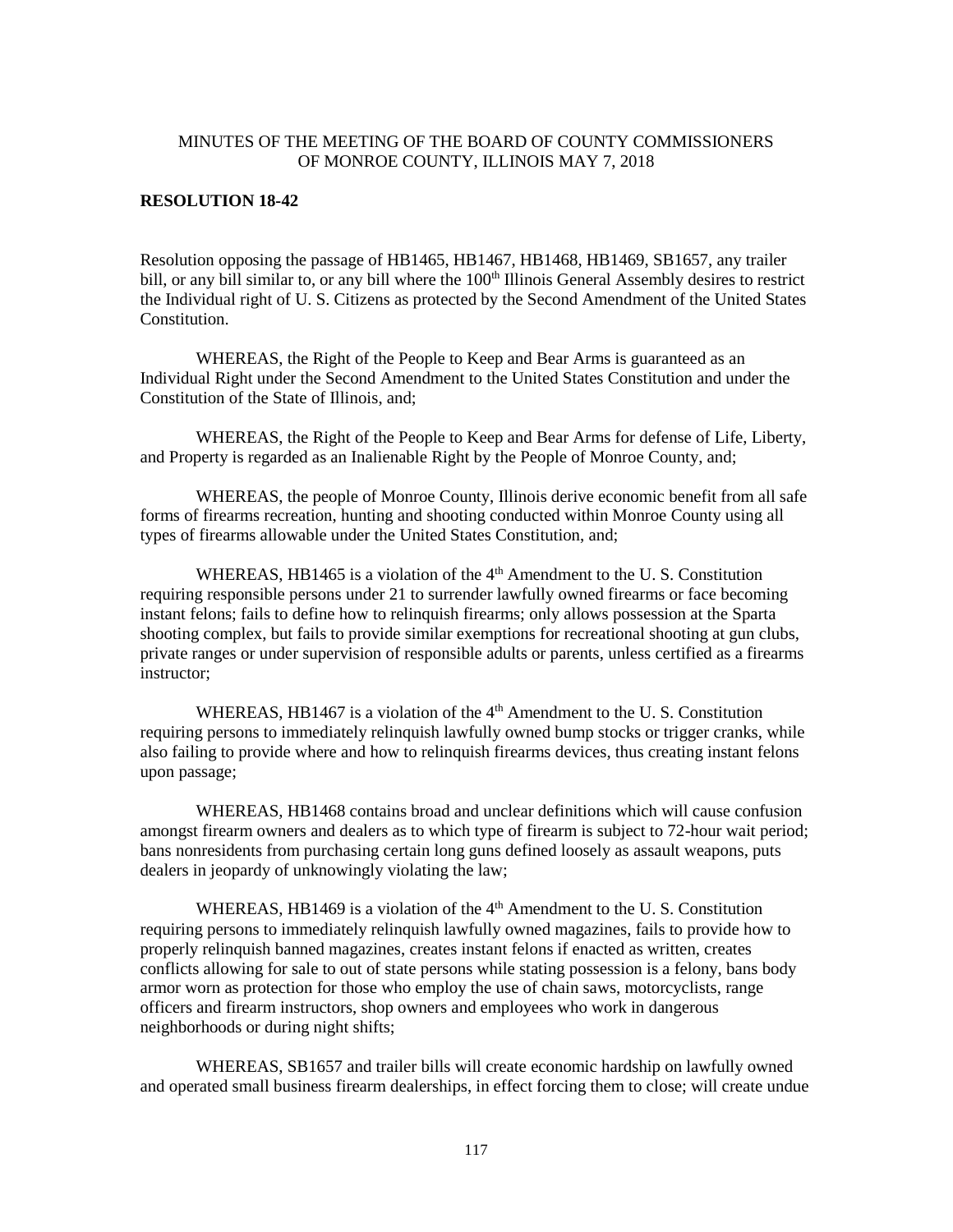burdens and price increases on person to lawfully purchase firearms; will have a direct negative impact on local economies through job loss and sales tax loss; will create another layer of

burdensome government regulation on top of the heavy Federal regulations; imposes new fees on top of existing Federal license fees;

WHEREAS, the Monroe County Board of Commissioners, being elected to represent the people of Monroe County, and being duly sworn by their Oath of Office to uphold the United States Constitution and the Constitution of the State of Illinois, and;

WHEREAS, the Illinois House of Representatives and the Illinois Senate, being elected by the People of the State of Illinois, and being duly sworn by their Oath of Office to uphold the United States Constitution and the Constitution of the State of Illinois, and;

WHEREAS, the Governor of Illinois, being elected to represent the People of the State of Illinois and being duly sworn by his Oath of Office to uphold the United States Constitution and the Constitution of the State of Illinois, and;

WHEREAS, proposed legislation, any bills similar to, under consideration by the Illinois State Legislature would infringe the Right to Keep and Bear Arms, and would ban the possession and use of firearms, magazines, body armor now employed by individual citizens of Monroe County, Illinois, for defense of Life, Liberty and Property, and would ban the possession and use of firearms now employed for safe forms of firearms recreation, hunting and shooting conducted within Monroe County, Illinois;

WHEREAS, the proposed legislation potentially violates the  $5<sup>th</sup>$  Amendment failing to provide just compensation under the takings clause,  $8<sup>th</sup>$  Amendment imposition against excessive fines and punishments on law abiding citizens by punitive forfeiture / relinquishment of lawfully owned property, and Ex Post Facto Law Clause of the United States Constitution.

NOW, THEREFORE, IT BE AND IS HEREBY RESOLVED, that the People of Monroe County, Illinois, do hereby oppose the enactment of any legislation that would infringe upon the Right of the People to keep and bear arms and consider such laws to be unconstitutional and beyond lawful Legislative Authority.

BE IT FURTHER RESOLVED, that the Monroe County Board demands that the Illinois General Assembly cease further actions restricting the Right of the People to keep and bear arms, and hereby demand that the Governor of Illinois veto all such legislation which restricts the Right of the People to keep and bear arms.

BE IT FURTHER RESOLVED, that the Clerk of Monroe County, Illinois is hereby directed to prepare and deliver certified copies of this Resolution to all members of the Illinois General Assembly, and to the Office of the Governor.

BE IT FURTHER RESOLVED, that if the Government of the State of Illinois shall infringe upon the inalienable rights granted by the Second Amendment, Monroe County shall become a "Sanctuary County" for all firearms unconstitutionally prohibited by the government of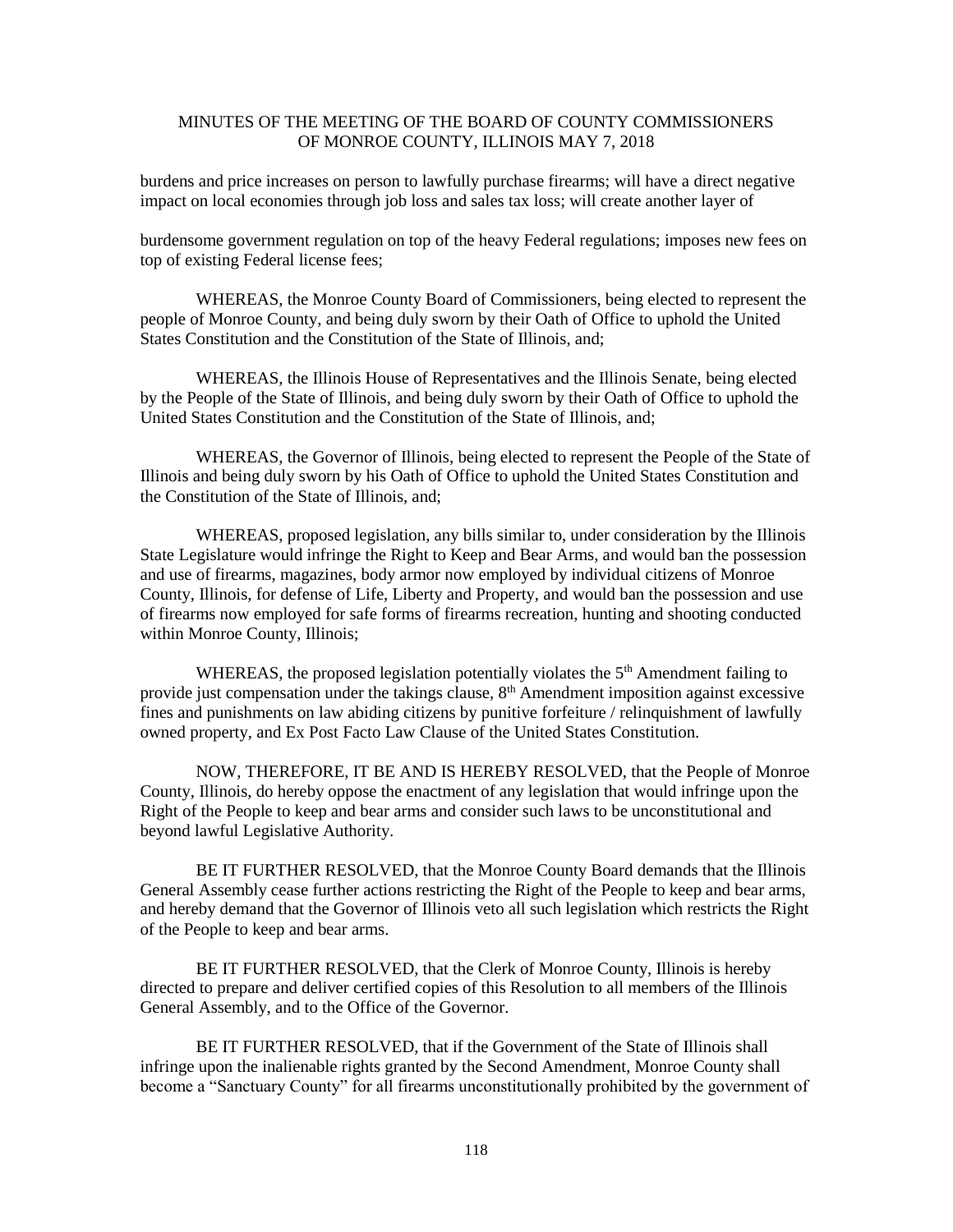the State of Illinois, in that, Monroe County will prohibit its employees from enforcing the unconstitutional actions of the State Government.

Adopted by the Board of County Commissioners of Monroe County, Illinois at Waterloo, this  $7<sup>th</sup>$ day of May, 2018.

| Motion $\overline{\qquad \qquad }$   |                            |
|--------------------------------------|----------------------------|
|                                      | $\text{Nay}$               |
|                                      |                            |
| <b>BOARD OF COUNTY COMMISSIONERS</b> |                            |
|                                      | Robert Elmore, Chairman    |
| Dennis M. Knobloch, County Clerk     |                            |
|                                      | Delbert Wittenauer, Member |

Vicki Koerber, Member

\_\_\_\_\_\_\_\_\_\_\_\_\_\_\_\_\_\_\_\_\_\_\_\_\_\_\_\_\_\_\_\_

Chairman Elmore said the former TIGER grant program has gone away, and Aaron Metzger provided information saying there is a new grant program, and he will be submitting information to that program for Bluff Road improvements.

A motion was made by Commissioner Wittenauer, with a second by Commissioner Koerber to proclaim May 20-26, 2018 as EMS Week. All voting Aye, none Nay and none Absent. Motion carried.

A motion was made by Commissioner Wittenauer, with a second by Commissioner Koerber to commend the Monroe County Ambulance Service on 40 years of organization. All voting Aye, none Nay and none Absent. Motion carried. Carla Heise recognized individual members of the Ambulance Service for the years they have been a part of that group. A video presentation was shown that detailed the history of the Ambulance Service from inception to modern day. Ms. Heise invited all in attendance to stop by the Ambulance Service on 5/23 for the Anniversary observance.

Commissioner Wittenauer reported that one of the damaged trees at Miles Cemetery has been taken down and cleaned up, and the second tree will be cut and cleared once the ground dries out a little more.

Ryan Weber came to the meeting to discuss his office printer. He has received various purchase options including monthly lease or outright purchase. After review he recommended approval of the outright purchase price of \$1,155.72 with annual maintenance fee of \$360. Motion to approve the purchase was made by Commissioner Wittenauer, with a second by Commissioner Koerber. All voting Aye, none Nay and none Absent. Motion carried.